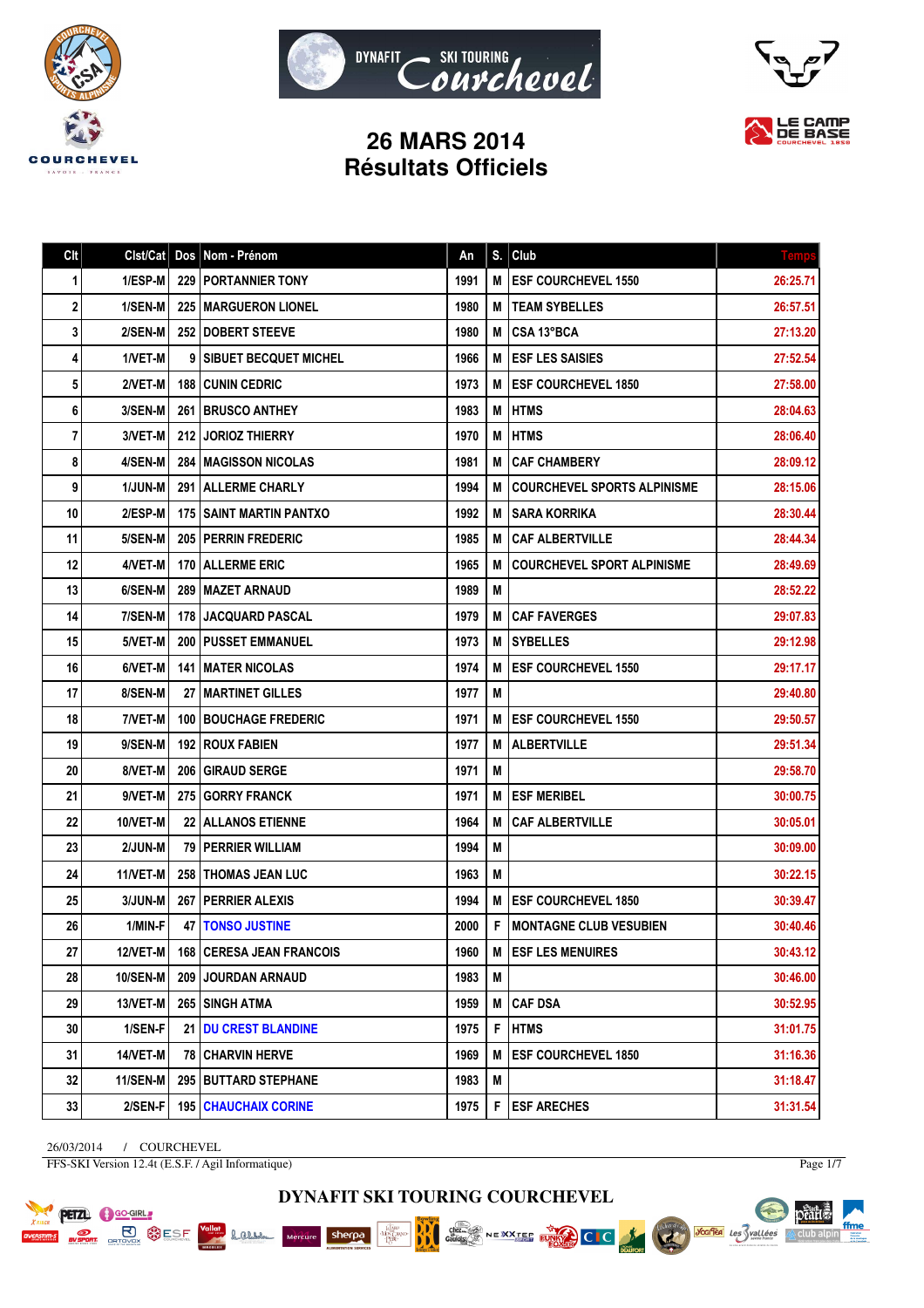## Clt Clst/Cat Dos Nom - Prénom An S. Club 34 | 12/SEN-M 71 GACHET FLORIMOND | 1978 M 31:35.14 | 31:35.14 35 15/VET-M 85 PERRIER SAMUEL 1973 M MONTAGNE CLUB VESUBIEN 1973 M 36 | 13/SEN-M | 183 | HUDRY LAURENT | 1975 | M | 1975 | M | 31:58.00 37 | 16/VET-M | 220 | ROCHAIX JEAN YVES | 1970 | M | 1970 | M | 32:19.37 38 14/SEN-M 298 WEISROCK REMI 1979 M ATHLE COMPETITION 32:21.57 39 17/VET-M 116 GROS ROBERT 1966 M 32:23.14 40 15/SEN-M 300 PERRET HERVE 1978 M ESF COURCHEVEL 1850 32:34.43 41 18/VET-M 218 PERRILLAT OLIVIER 1971 M 32:37.86 42 | 19/VET-M | 73 TARAVEL JEAN YVES | 1965 | M | TEAM SYBELLES | 32:46.07 43 20/VET-M 68 FERVENTIN STEPHANE 1967 M 32:51.77 44 21/VET-M 231 PETITJEAN ROBERT 1959 M 33:01.15 45 | 16/SEN-M 69 | GEERS FLORENT | 1989 | M 33:10.88 | M | 33:10.88 46 22/VET-M 214 USANNAZ JEAN NOEL 1970 M ESF COURCHEVEL 1550 33:13.65 47 | 17/SEN-M | 239 | PELLICIER LUDOVIC | 1985 | M | 1985 | M | 33:19.41 48 | 18/SEN-M | 293 | ASENSIO TANGUY | 1989 | 1989 | M | 1989 | M | 33:23.02 49 | 19/SEN-M | 185 |BELMERE JEAN BAPTISTE | 1978 | M | 1978 | M | 33:25.36 50 3/ESP-M | 179 | BETEND ALEXANDRE | 1992 | M | 33:30.51 51 20/SEN-M 264 CORNU SULIVAN 1984 M 33:32.91 33:32.91 52 23/VET-M | 144 BALBO STEPHANE 1970 | M CAF ALBERTVILLE 1970 | 33:35.24 53 21/SEN-M 208 BENWELL TRISTAN 1985 M 33:40.35 M 54 24/VET-M 299 DOMERGUE BERNARD 1958 M ESF LA PLAGNE 34:01.18 55 25/VET-M 118 CHAMPANGE RENE 1949 M 34:03.87 56 22/SEN-M 52 VIBERT OLIVIER 1979 M 34:07.00 57 26/VET-M 148 BENSADI STEPHANE 1971 M 34:13.20 58 23/SEN-M 176 DESMARGERS BENJAMIN 1981 | M | ESF COURCHEVEL 1550 23/SEN-M | 1981 34:24.63 59 27/VET-M 109 HENNE STEPHANE MERRY AND MILLET MILLET MILLET S4:38.53 59 27/VET-M 109 GASTINI LAURENT 1966 M 34:38.53 61 3/SEN-F 137 MARTIN GAELLE 1979 F CAF ALBERTVILLE 34:42.43 62 29/VET-M 64 CHABANAL DAVID 1970 M 34:52.86 63 30/VET-M 226 GRANGER JEAN MARC 1962 M 34:56.27 64 24/SEN-M 91 GUNTZ JEREMY 1983 M 34:59.01 65 31/VET-M 119 LEFORT NICOLAS 1971 M 35:06.32 66 4/SEN-F 36 PAGE FLORENCE 1989 F 35:19.31 67 25/SEN-M 173 BRIERLEY BEN 1979 M 35:30.82 68 32/VET-M 180 MUGNIER THIERRY 1966 M 35:31.77 69 26/SEN-M 228 GIRARD GREGORY 1975 M COURCHEVEL SPORTS ALPINISME 35:36.42 70 33/VET-M 17 LECERF LAURENT 1971 M 35:38.79 71 27/SEN-M | 159 BENOIT MICKAEL 1975 | M | 1975 | M | N | ESF COURCHEVEL 1850

26/03/2014 / COURCHEVEL FFS-SKI Version 12.4t (E.S.F. / Agil Informatique)

Page 2/7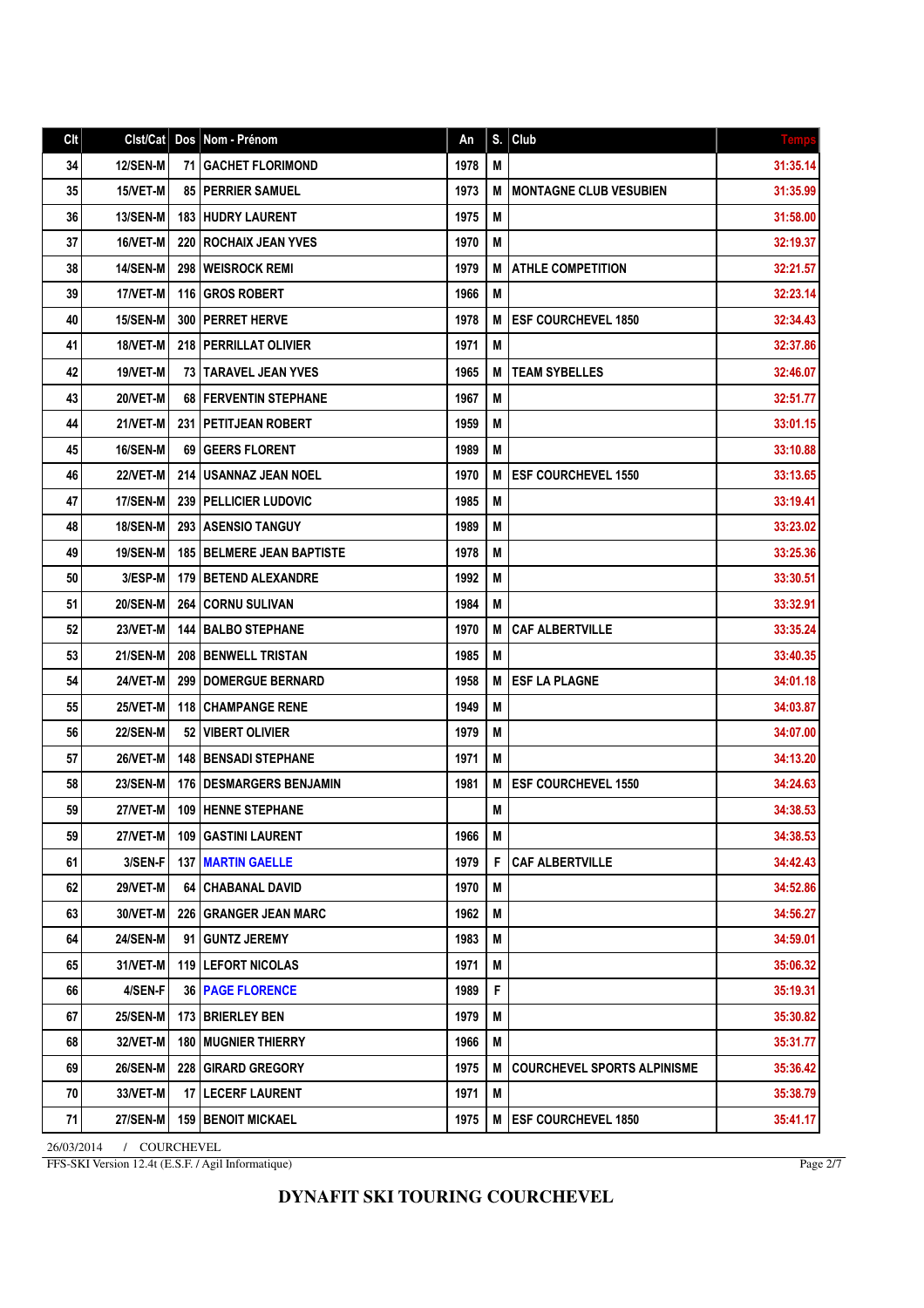| Clt | Clst/Cat        | Dos   | Nom - Prénom                   | An   | S. | <b>Club</b>                          | <b>Temps</b> |
|-----|-----------------|-------|--------------------------------|------|----|--------------------------------------|--------------|
| 72  | 5/SEN-F         | 16    | <b>GERFAUX SEVERINE</b>        | 1978 | F  | <b>CAF ARAVIS</b>                    | 35:43.95     |
| 73  | 34/VET-M        |       | 263   POIRIER CHRISTOPHE       | 1961 | M  |                                      | 35:46.19     |
| 74  | 4/JUN-M         | 283   | <b>BONVIN VALENTIN</b>         | 1995 | M  |                                      | 36:07.08     |
| 75  | 6/SEN-F         | 98    | <b>DE RANCOURT ELISE</b>       | 1986 | F  |                                      | 36:29.92     |
| 76  | 1/VET-F         |       | 247 BAU GERALDINE              | 1970 | F  |                                      | 36:43.98     |
| 77  | 1/CAD-M         | 128   | <b>CHARVIN AUGUSTIN</b>        | 1999 | M  |                                      | 36:49.57     |
| 78  | 2/VET-F         | 110   | <b>OTTO-BRUC FABIENNE</b>      | 1969 | F  | <b>MONTAGNE CLUB VESUBIEN</b>        | 36:54.00     |
| 79  | <b>28/SEN-M</b> | 51    | <b>CHAPUIS MICKAEL</b>         | 1985 | M  |                                      | 37:00.89     |
| 80  | 35/VET-M        | 221 I | <b>FILLATRE GERARD</b>         | 1966 | М  | <b>COURCHEVEL SPORTS ALPINISME</b>   | 37:05.58     |
| 81  | 36/VET-M        |       | <b>44   FALCOZ JEAN PIERRE</b> | 1971 | M  |                                      | 37:06.43     |
| 82  | <b>29/SEN-M</b> | 154   | <b>BOITTE BENOIT</b>           | 1975 | M  |                                      | 37:17.78     |
| 83  | 2/CAD-M         | 296   | <b>ROMANET VICTOR</b>          | 1998 | M  | <b>CAF MOUTIERS</b>                  | 37:19.92     |
| 84  | 37/VET-M        | 112   | <b>METGE DENIS</b>             | 1968 | M  | <b>ESF COURCHEVEL 1850</b>           | 37:28.91     |
| 85  | 7/SEN-F         | 55    | <b>MATHIEU MARION</b>          | 1979 | F  | <b>ESF VALMOREL</b>                  | 37:32.62     |
| 86  | 38/VET-M        |       | <b>89   MATHIEU NICOLAS</b>    | 1969 | М  |                                      | 37:33.52     |
| 87  | 39/VET-M        | 10    | <b>CATELLA NICOLAS</b>         | 1974 | M  | <b>ASM</b>                           | 37:38.33     |
| 88  | 40/VET-M        |       | <b>81 HAWKINS PATRICK</b>      | 1968 | M  |                                      | 37:43.47     |
| 89  | 1/ESP-F         |       | <b>72   RENOTON LAURIE</b>     | 1992 | F  | <b>COURCHEVEL SPORT ALPINISME</b>    | 37:45.37     |
| 90  | 41/VET-M        |       | <b>82   MOREL PATRICE</b>      | 1969 | M  |                                      | 37:47.56     |
| 91  | 42/VET-M        | 217   | <b>BETEND DENIS</b>            | 1955 | M  |                                      | 37:50.00     |
| 92  | 43/VET-M        | 186   | <b>TOWNEND LEE</b>             | 1973 | M  |                                      | 37:52.32     |
| 93  | <b>30/SEN-M</b> | 260   | <b>VERTHIER REMI</b>           | 1985 | M  | <b>CAF MOUTIERS HAUTE TARENTAISE</b> | 37:56.71     |
| 94  | <b>31/SEN-M</b> | 243   | <b>MILLANT PIERRE EDOUARD</b>  | 1988 | M  |                                      | 38:05.32     |
| 95  | 3/VET-F         | 234   | <b>HABERSTICH NATHALIE</b>     | 1974 | F  | <b>CLUB MULTISPORT ARECHES BEAUF</b> | 38:07.59     |
| 96  | 44/VET-M        | 241   | <b>CHEVASSU DAVID</b>          | 1970 | M  |                                      | 38:36.49     |
| 97  | 45/VET-M        | 194   | <b>CATEAU CHRISTIAN</b>        | 1970 | M  |                                      | 38:54.80     |
| 98  | 4/VET-F         |       | 23 BODDELE EMMANUELLE          | 1971 | F  | <b>CAF ALBERTVILLE</b>               | 39:09.51     |
| 99  | 32/SEN-M        |       | 45   MONSEUR ALEXANDRE         | 1977 | M  |                                      | 39:13.81     |
| 100 | 4/ESP-M         | 104   | <b>CHAMPCANG ALEXANDRE</b>     | 1991 | M  |                                      | 39:16.85     |
| 101 | 33/SEN-M        | 198 I | <b>BREDY ANTONIN</b>           | 1990 | M  |                                      | 39:19.18     |
| 102 | 34/SEN-M        | 50    | <b>BERMOND HERVE</b>           | 1975 | M  | <b>CAF CHAMBERY</b>                  | 39:34.12     |
| 103 | 35/SEN-M        |       | 65 FIORINA LAURENT             | 1975 | M  | <b>CAF VANOISE</b>                   | 39:36.55     |
| 104 | 36/SEN-M        |       | <b>29 SANNA PIERRE ETIENNE</b> | 1977 | M  | LE CAMP DE BASE                      | 39:39.65     |
| 105 | 46/VET-M        |       | 259 HENRAS STEPHANE            | 1967 | M  | <b>ESF COURCHEVEL 1550</b>           | 40:02.04     |
| 106 | 47/VET-M        |       | 274 PERRET FRANCK              | 1964 | M  |                                      | 40:06.10     |
| 107 | 48/VET-M        |       | 238   BALTHAZARD PASCAL        | 1961 | M  |                                      | 40:12.18     |
| 108 | 37/SEN-M        | 37    | <b>DUPERIER BERTRAND</b>       | 1984 | M  | <b>AIX LES BAINS</b>                 | 40:27.32     |
| 109 | 49/VET-M        | 269   | <b>DUSSAULT PATRICK</b>        | 1960 | M  |                                      | 40:29.73     |

26/03/2014 / COURCHEVEL FFS-SKI Version 12.4t (E.S.F. / Agil Informatique)

Page 3/7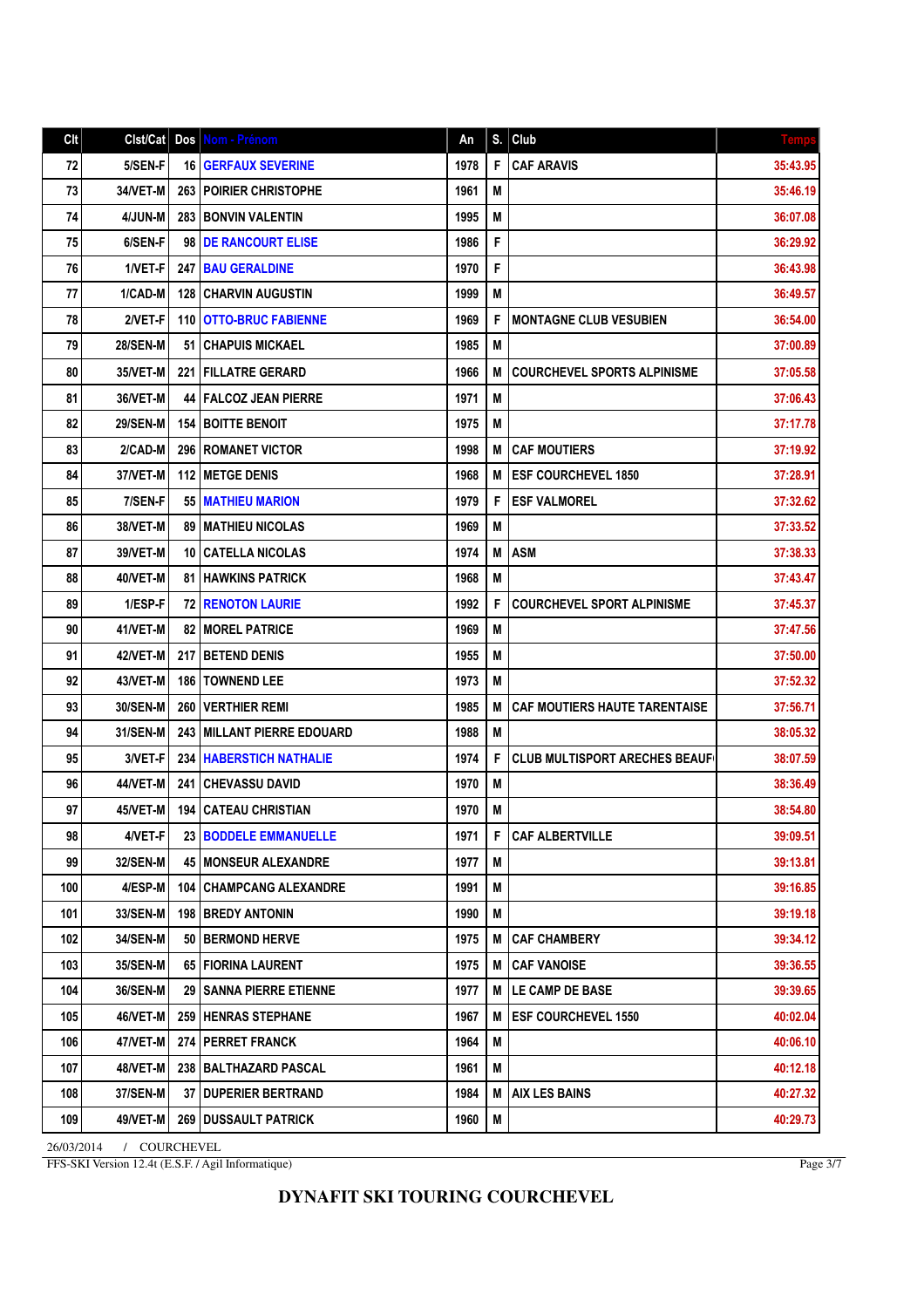#### **DYNAFIT SKI TOURING COURCHEVEL**

26/03/2014 / COURCHEVEL FFS-SKI Version 12.4t (E.S.F. / Agil Informatique)

Page 4/7

| Cl <sub>t</sub> | Clst/Cat        |     | Dos   Nom - Prénom              | An   | S. | $ $ Club                              | <b>Temps</b> |
|-----------------|-----------------|-----|---------------------------------|------|----|---------------------------------------|--------------|
| 110             | 50/VET-M        | 34  | <b>ROBIN LAURENT</b>            | 1974 | M  |                                       | 40:39.89     |
| 111             | <b>38/SEN-M</b> | 151 | <b>REY OLIVIER</b>              | 1977 | M  | <b>CAF ALBERTVILLE</b>                | 40:41.68     |
| 112             | 8/SEN-F         | 155 | <b>GUIZIOU KATELL</b>           | 1979 | F  | <b>CAF ALBERTVILLE</b>                | 40:49.68     |
| 113             | 9/SEN-F         | 244 | <b>GRAND FLORENCE</b>           | 1984 | F  | <b>AIX LES BAINS</b>                  | 40:51.93     |
| 114             | 39/SEN-M        |     | <b>127 IFLON GREGORY</b>        | 1977 | M  |                                       | 40:52.81     |
| 115             | <b>51/VET-M</b> | 202 | <b>CRISTOFARI SEBASTIEN</b>     | 1966 | M  |                                       | 40:54.39     |
| 116             | <b>40/SEN-M</b> |     | 102   LEVEQUE ARNAUD            | 1976 | М  |                                       | 40:55.18     |
| 117             | <b>52/VET-M</b> | 232 | <b>AVIGNON CEDRIC</b>           | 1974 | M  | <b>CAF AIX LES BAINS</b>              | 41:06.40     |
| 118             | <b>10/SEN-F</b> | 140 | <b>O'BRIEN JOANNA</b>           | 1983 | F  |                                       | 41:09.68     |
| 119             | 5/VET-F         |     | 242 DUBOIS CHABERT GENEVIEVE    | 1966 | F  |                                       | 41:28.27     |
| 120             | 6/VET-F         |     | <b>33   BENE VERONIQUE</b>      | 1973 | F  | <b>ESF COURCHEVEL 1850</b>            | 41:39.01     |
| 121             | <b>53/VET-M</b> | 138 | <b>DOIX PHILIPPE</b>            | 1947 | M  |                                       | 41:41.91     |
| 122             | 41/SEN-M        | 277 | <b>ROUGEMONT ARNAUD</b>         | 1979 | M  |                                       | 41:44.00     |
| 123             | 7/VET-F         | 248 | <b>MCGREE SAM</b>               | 1970 | F  |                                       | 41:46.20     |
| 124             | <b>54/VET-M</b> | 286 | <b>THURIER HENRI</b>            | 1958 | M  | <b>ESF COURCHEVEL 1550</b>            | 41:51.20     |
| 125             | <b>55/VET-M</b> | 136 | <b>MUGNIER PHILIPPE</b>         | 1959 | M  | <b>ESF COURCHEVEL 1850</b>            | 42:10.76     |
| 126             | 11/SEN-F        |     | <b>245   PAGNOD NOELLA</b>      | 1990 | F  | <b>PRAZ DE LYS SOMMAND SKI ALPINI</b> | 42:17.91     |
| 127             | <b>42/SEN-M</b> | 250 | I SERT YOANN                    | 1987 | M  | <b>HAUTE TARENTAISE</b>               | 42:30.93     |
| 128             | 12/SEN-F        | 222 | <b>DRAPIER CLAIRE</b>           | 1979 | F  |                                       | 42:46.02     |
| 129             | 43/SEN-M        | 61  | <b>IDAVID ERIC</b>              | 1980 | M  | <b>HTMS</b>                           | 42:48.56     |
| 130             | 13/SEN-F        |     | <b>14 BONETTO ELISABETH</b>     | 1990 | F  |                                       | 42:50.46     |
| 131             | <b>56/VET-M</b> | 19  | <b>BELL JIM</b>                 | 1961 | M  |                                       | 42:53.20     |
| 132             | 44/SEN-M        | 204 | <b>GIRARDO FRANCOIS XAVIER</b>  | 1978 | M  | <b>HTMS</b>                           | 42:55.75     |
| 133             | 8/VET-F         | 271 | <b>LEGER LAURENCE</b>           | 1972 | F  | <b>COURCHEVEL SPORTS ALPINISME</b>    | 43:17.99     |
| 134             | 57/VET-M        | 99  | <b>GUEDON BERNARD</b>           | 1954 | М  |                                       | 43:21.21     |
| 135             | <b>14/SEN-F</b> |     | <b>83   TREGOUET LUCILE</b>     | 1983 | F  | <b>IESF COURCHEVEL 1650</b>           | 43:29.52     |
| 136             | 5/JUN-M         |     | <b>20 CHAUDAN CHARLIE</b>       | 1995 | M  |                                       | 43:31.69     |
| 137             | <b>58/VET-M</b> |     | 211 BOUSSON FRANCOIS            | 1963 | M  |                                       | 43:32.70     |
| 138             | <b>45/SEN-M</b> |     | 92   TOMASELLO MARCO            | 1978 | М  |                                       | 43:35.05     |
| 139             | <b>59/VET-M</b> |     | <b>197 VITALE CRISTIANO</b>     | 1970 | M  |                                       | 43:38.95     |
| 140             | 46/SEN-M        |     | 97   CASACCIA FILIPPO           | 1984 | M  |                                       | 43:45.97     |
| 141             | 9/VET-F         |     | 93 HUDRY ANNE PASCALE           | 1972 | F  | <b>IESF VALMOREL</b>                  | 43:57.93     |
| 142             | 60/VET-M        |     | <b>133   BARTNICKI MIREILLE</b> | 1970 | M  | <b>HTMS</b>                           | 44:10.28     |
| 143             | 61/VET-M        |     | 273 MILLAN RICHARD              | 1970 | M  |                                       | 44:13.38     |
| 144             | 10/VET-F        |     | <b>160   HORDEQUIN FABIENNE</b> | 1970 | F  |                                       | 44:16.16     |
| 145             | 11/VET-F        | 281 | <b>GRAY JENNY</b>               | 1960 | F  |                                       | 44:42.07     |
| 146             | 47/SEN-M        |     | 28   PETER BORYSON              | 1987 | M  |                                       | 44:53.11     |
| 147             | 1/BEN-M         |     | 276   MATER HUGO                | 2002 | M  | <b>CLUB FOND BOZEL</b>                | 44:55.45     |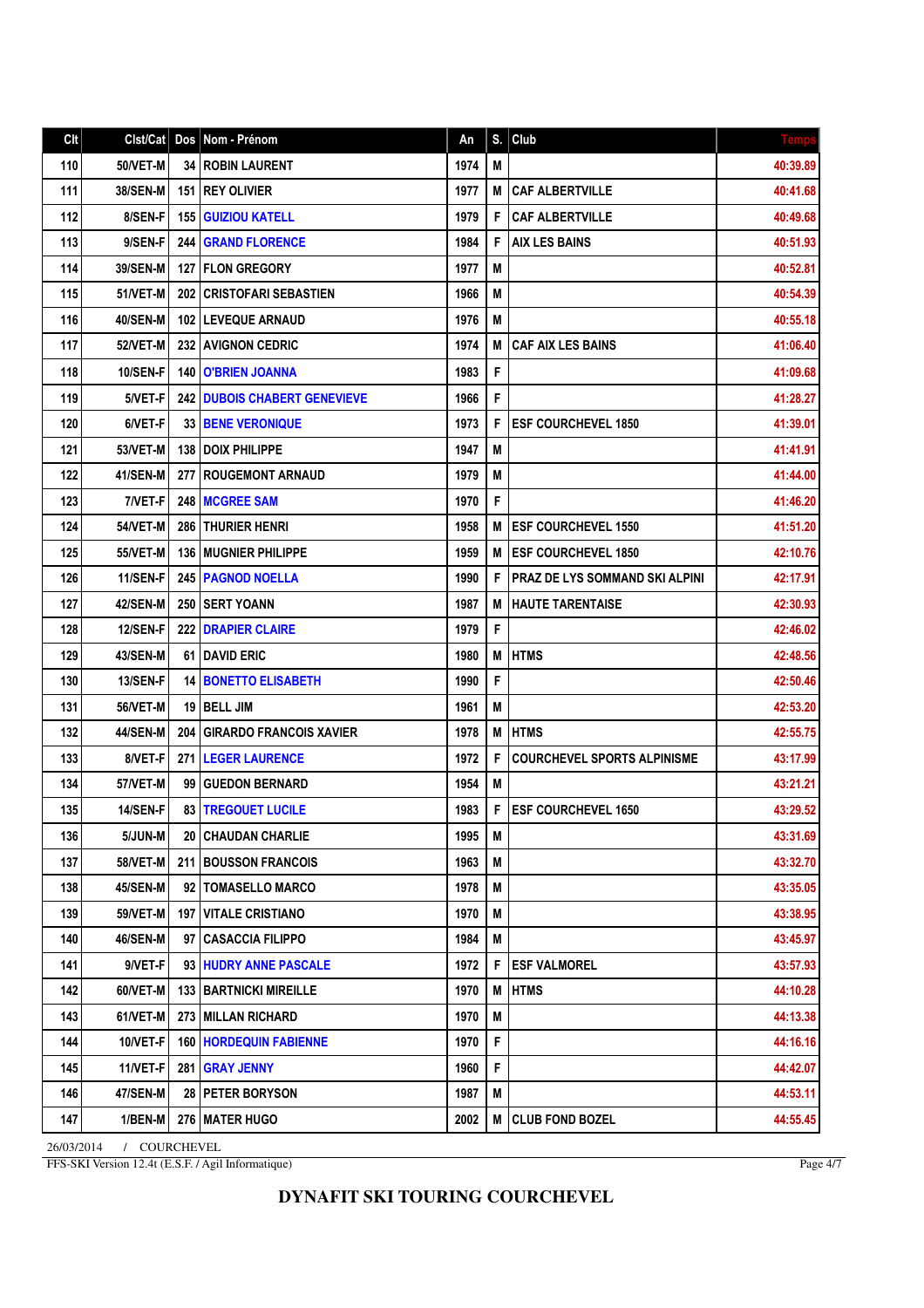## Clt Clst/Cat Dos Nom - Prénom An S. Club 148 48/SEN-M 272 MADOULE DAMIEN 1982 M 45:12.85 149 49/SEN-M 40 BATAILLE MARTIN 1988 M CAF BOZEL 45:27.19 150 15/SEN-F 2 GIMENEZ AGUEDA 1983 F CAF BOZEL 45:28.31 151 50/SEN-M 39 MERMOZ AYMERICK 1978 M 30 1978 M 46:01.46 152 12/VET-F 101 DEVILLE CORINNE 1963 F 1963 F 1963 1 T 1963 1 T 1963 1 T 1963 1 T 1963 1 T 197.75 153 16/SEN-F 233 COSTY SOPHIE 1984 F 46:16.53 154 62/VET-M 4 D'AVEZAC PHILIPPE 1958 M 46:31.05 155 1/JUN-F 230 FERRAND LOLA 1995 F 1995 F 1995 15 1995 15 1995 15 16:44.75 156 63/VET-M 96 MONGELLAZ CHRISTOPHE 1967 M CAF VANOISE 63/VET-M 46:57.07 157 13/VET-F 63 CHAPUIS DOMINIQUE 1958 F 1958 F 1958 1 20090 158 51/SEN-M 149 GUERD ERWAN 1985 M CAF VANOISE 51/SEN-M 1985 M 27:03.36 159 17/SEN-F 162 PELLETIER AURELIE 1986 F COURCHEVEL SPORTS ALPINISME 1986 160 1/CAD-F 256 BLANC JULIE 1999 F COURCHEVEL SPORT ALPINISME 1999 161 14/VET-F 201 LATHURAZ VERONIQUE 1968 F 47:19.60 162 18/SEN-F 164 POMMAT STEPHANIE 1976 F 2013 1976 F 47:21.53 163 64/VET-M 282 FEIDT NICOLAS 1964 M 47:22.43 164 19/SEN-F 41 JEANVOINE ELISA | 1986 F | 1986 | 1987 | 1987 | 1987:31.00 165 65/VET-M 59 GAULD STANLEY 1947 M 48:08.11 166 | 15/VET-F | 117 | JABRE ZAZA | 1961 | 1961 | F | 15/VET-F | 117 | JABRE ZAZA 167 66/VET-M 297 HARDING KEVIN 1965 M 48:33.40 48:33.40 168 52/SEN-M 87 ANDRE PIERRE ALAIN 1979 M 48:38.40 169 | 53/SEN-M | 294 | BERN OLIVIER | 1981 | 1981 | M | 1981 | M | 1981 | 1981 | 1981 | 1981 | 1981 | 1981 | M 170 20/SEN-F 26 VULLIEZ MELISSA 1988 F ESF COURCHEVEL 1850 48:43.61 171 67/VET-M 268 CHEVALLIER THIERRY 1974 M 48:46.71 172 68/VET-M 166 LEPEUDRY JEAN MICHEL 1966 M 48:55.97 (1966 M 48:55.97 173 16/VET-F 270 LEPEUDRY NADEGE 1969 F 1969 F 1969 1 200 1 200 1 48:56.01 174 54/SEN-M 94 BOROWY FLORIAN 1989 M 36.59.27 175 69/VET-M 280 NOUGARET JEAN PAUL 1945 M 49:02.25 176 21/SEN-F 15 REYNAUD VIRGINIE 1986 | F ESF COURCHEVEL 1550 21/SEN-F 159:04.23 177 70/VET-M 113 HAMILTON MARK 1960 1961 M 49:06.94 178 71/VET-M 219 JANNI ROBERT 1953 M 49:16.80 179 72/VET-M 257 SILVA FREDERIC 1962 M ESF COURCHEVEL 1850 49:20.41 180 73/VET-M 235 GAMBERT PATRICK 1961 M 49:23.09 181 17/VET-F 86 PINONCELY CANDICE 1967 F 1967 F 1967 1967 1968 1979 1989 1999 1999 1999 1999 1999 19 182 22/SEN-F 249 FERRERO EMMANUELLE 1984 F 1984 F 22/SEN-F 249:27.96 183 2/MIN-F 163 NIGHETTI AMELIE 2001 F MONTAGNE CLUB VESUBIEN 49:45.61 184 23/SEN-F 237 DURANDO CECILE 1979 F 50:20.03 185 55/SEN-M 7 CARRE JEAN RODOLPHE 1982 M 50:46.78 1982 M 50:46.78

26/03/2014 / COURCHEVEL FFS-SKI Version 12.4t (E.S.F. / Agil Informatique)

Page 5/7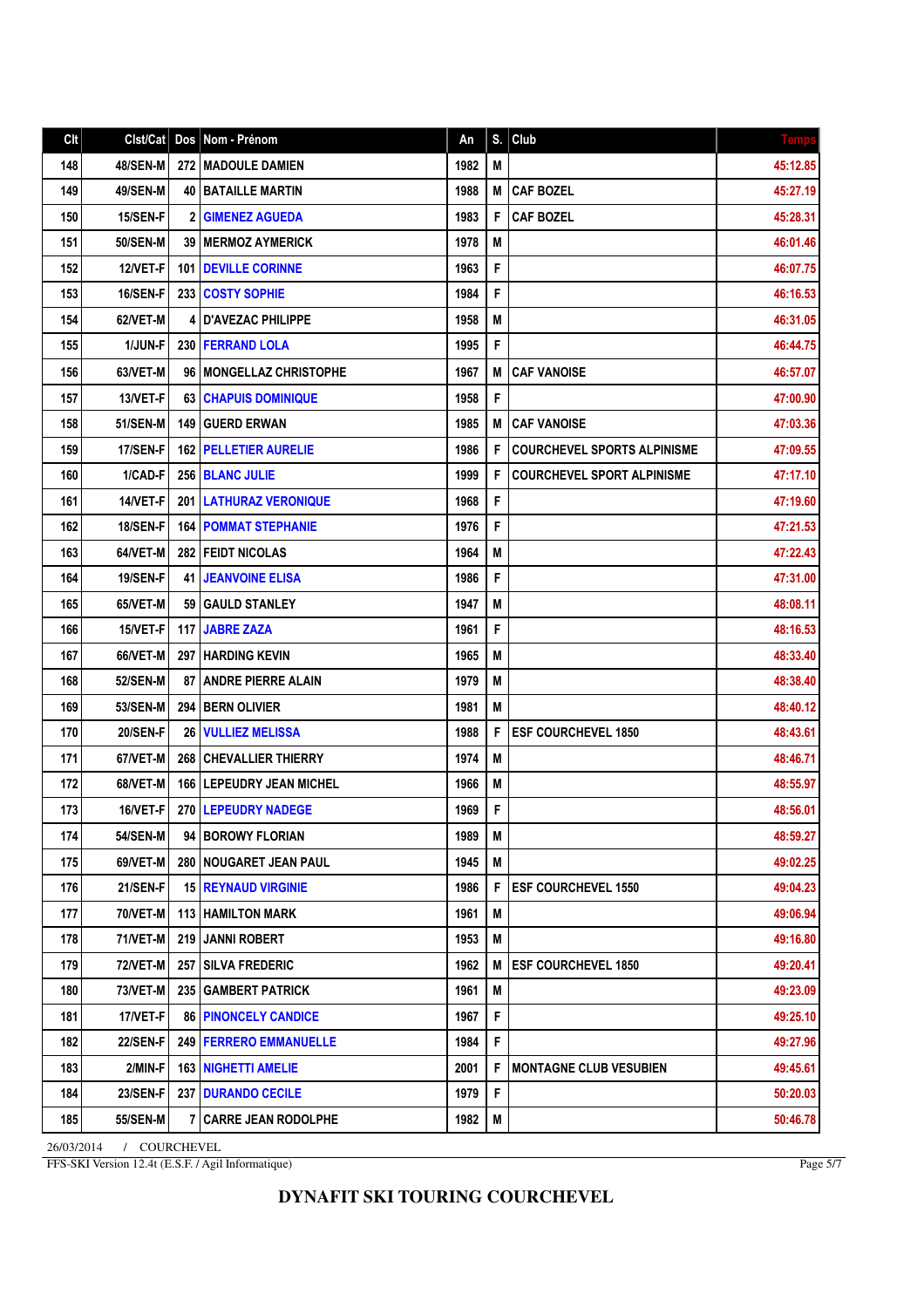| Clt | Clst/Cat        | Dos   | Nom - Prénom                    | An   | S.          | Club                          | <b>Temps</b> |
|-----|-----------------|-------|---------------------------------|------|-------------|-------------------------------|--------------|
| 186 | <b>56/SEN-M</b> |       | 227 MOUGEOT CLEMENT             | 1988 | M           |                               | 50:49.10     |
| 187 | 74/VET-M        |       | <b>187 I DIDELOT NICOLAS</b>    | 1974 | М           |                               | 51:01.40     |
| 188 | <b>57/SEN-M</b> | 147 I | <b>CLAREY PIERRE MARIE</b>      | 1989 | M           |                               | 51:16.05     |
| 189 | 75/VET-M        |       | <b>158 IREYNIER JEAN MICHEL</b> | 1967 | M           |                               | 51:21.72     |
| 190 | 18/VET-F        |       | <b>88   SETIEY LAURENCE</b>     | 1968 | F           |                               | 51:27.29     |
| 191 | 19/VET-F        |       | <b>145 HENNE MURIELLE</b>       | 1970 | F           |                               | 51:27.60     |
| 192 | <b>24/SEN-F</b> |       | <b>70 RODRIGO LORELEI</b>       | 1985 | F           |                               | 51:42.83     |
| 193 | 58/SEN-M        |       | 285 POUPON SYLVAIN              | 1984 | M           |                               | 51:46.20     |
| 194 | 20/VET-F        | 262   | <b>CROFT GINA</b>               | 1964 | F           |                               | 52:42.52     |
| 195 | <b>76/VET-M</b> |       | <b>189   MACKAY CHARLES</b>     | 1961 | M           |                               | 52:54.82     |
| 196 | 77/VET-M        |       | 251   RASTELLO CHRISTIAN        | 1956 | M           | <b>ESF MERIBEL</b>            | 53:14.17     |
| 197 | 21/VET-F        |       | <b>111 RUFFIER MIREILLE</b>     | 1963 | F           | <b>ESF COURCHEVEL 1550</b>    | 53:17.15     |
| 198 | 22/VET-F        | 171 I | <b>CATEAU SYLVIE</b>            | 1967 | F           |                               | 53:33.64     |
| 199 | <b>59/SEN-M</b> |       | <b>11 I MICHARD LAURENT</b>     | 1979 | M           |                               | 53:34.70     |
| 200 | <b>78/VET-M</b> |       | <b>134   LEMOINE LOIC</b>       | 1968 | M           | <b>ESF COURCHEVEL 1550</b>    | 53:47.85     |
| 201 | <b>25/SEN-F</b> |       | 67   VEILEX SONIA               | 1977 | F           |                               | 53:49.50     |
| 202 | 23/VET-F        |       | <b>193 GEUTEN SYLVIE</b>        | 1970 | F           |                               | 53:52.23     |
| 203 | <b>26/SEN-F</b> |       | <b>5   MOUSSELARD NADIA</b>     | 1985 | F           | <b>CAF VANOISE</b>            | 54:36.07     |
| 204 | <b>27/SEN-F</b> |       | <b>129 READMAN SALLY</b>        | 1986 | F           |                               | 54:38.48     |
| 205 | 60/SEN-M        |       | <b>122 I EVANS ASHLEY</b>       | 1986 | M           | <b>DYNAFIT</b>                | 54:40.67     |
| 206 | 24/VET-F        |       | <b>130 BLANC VALERIE</b>        | 1968 | F           | <b>CAF VANOISE TARENTAISE</b> | 54:41.25     |
| 207 | <b>28/SEN-F</b> |       | <b>18   CAILLET PAULINE</b>     | 1983 | F           | <b>ESF COURCHEVEL 1850</b>    | 55:54.40     |
| 208 | <b>29/SEN-F</b> |       | 105 CHEDAL ESTEE                | 1990 | F           |                               | 55:54.63     |
| 209 | 61/SEN-M        |       | 246 REY FLORIAN                 | 1986 | M           |                               | 56:06.28     |
| 210 | 62/SEN-M        |       | 103 FELICES GERMAIN             | 1984 | M           |                               | 56:53.39     |
| 211 | <b>79/VET-M</b> |       | 13   LAGAE HOEN                 | 1965 | M           |                               | 57:01.00     |
| 212 | 80/VET-M        |       | 53 SULLICE JEAN MARC            | 1964 | M           |                               | 57:33.59     |
| 213 | 25/VET-F        |       | <b>76 BLANC CYRILLA</b>         | 1956 | F           | <b>ESF COURCHEVEL 1650</b>    | 57:41.38     |
| 214 | 81/VET-M        |       | 190 BLANC YVES                  | 1954 | M           | <b>ESF COURCHEVEL 1650</b>    | 57:44.38     |
| 215 | 26/VET-F        |       | <b>152 IMONGELLAZ MICHELE</b>   | 1956 | F           |                               | 57:47.52     |
| 216 | 82/VET-M        |       | 255 EMERIAT JEF                 | 1967 | M           |                               | 57:53.85     |
| 217 | 83/VET-M        |       | <b>57 RENE FISCH CLAUDE</b>     | 1957 | M           |                               | 57:56.74     |
| 218 | 30/SEN-F        |       | 210   FRANCHINO MIREILLE        | 1979 | $\mathsf F$ |                               | 58:00.01     |
| 219 | 63/SEN-M        |       | <b>115   PREMAT PIERRE</b>      | 1990 | M           |                               | 58:07.74     |
| 220 | 64/SEN-M        |       | 213   VIGNOUD ADRIEN            | 1986 | M           | <b>CAF MOUTIERS</b>           | 58:11.35     |
| 221 | 65/SEN-M        |       | 253 BODEZ JONATHAN              | 1988 | M           |                               | 58:14.50     |
| 222 | 66/SEN-M        |       | <b>167   MERME VINCENT</b>      | 1985 | M           |                               | 58:29.43     |
| 223 | 84/VET-M        |       | <b>48   CELLIER OLIVIER</b>     | 1972 | M           |                               | 59:06.31     |

26/03/2014 / COURCHEVEL FFS-SKI Version 12.4t (E.S.F. / Agil Informatique)

Page 6/7